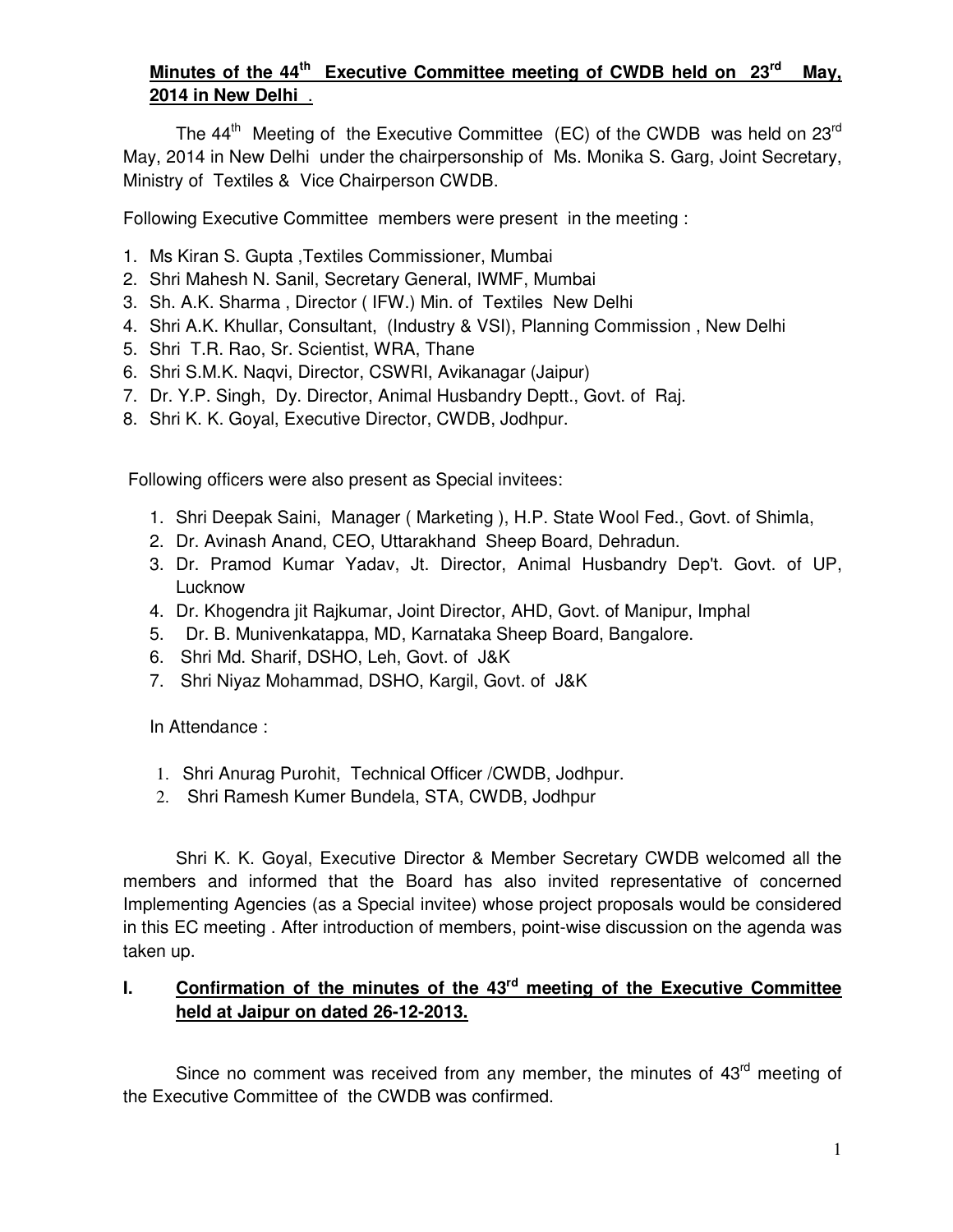# **II. Action taken report on the decisions of 43rd meeting of the Executive Committee.**

# **During discussion on Action Taken Report, following directions were issued**

i. The Committee noted the progress made in the Angora Development Scheme especially in the NE region, Training in Artificial Insemination and Ram Exchange / Procurement by different State Govt. agencies. JS (Wool) mentioned that the issue of shortage of good quality rams was raised by various State govts. during different meetings held last year. The Ministry took it up seriously with various supplying agencies and coordinated between them. As a result, 652 Rams and Ewes were supplied from CSWRI to Rajasthan, UP, HP, Karnataka, Tamilnadu and Gujarat. At present 250 rams are available at their farms as per following details:

| Farm            | <b>Breed</b>            | <b>Number</b> |
|-----------------|-------------------------|---------------|
| Mannavanur (TN) | <b>Bharat Merino</b>    | 50            |
| Gansa (HP)      | Gaddi Synthetic         | 30            |
| Bikaner (Raj)   | Chokla Mannavanur Magra | 170           |

JS (Wool) urged the State govts. to contact CSWRI for procurement and requested Dir, CSWRI to take action to meet further demand from the states. The Committee noted that J&K has identified 300 rams for supplying to HP. The Committee directed HP representative to take supply within one month.

- ii. Shri A.K. Khullar, Consultant, (Industry & VSI), Planning Commission , stated that CWDB must monitor the claim ratio in Social Security Scheme especially the Sheep Breeders Insurance Scheme. He also stated that there should be no overlap in training Component of CWDB scheme and ISDS .
- iii. CWDB circulated the progress made in various projects sanctioned during XII Plan so far during the meeting. The Committee stressed that during EC meeting, Physical and Financial progress should be a permanent agenda item. (latest progress report is attached as Annexure-1)
- iv. **The Committee directed that for each project under each scheme, when IA submits the UC, it must give corresponding physical progress and the list of beneficiaries to CWDB and directed ED, CWDB to put it up on their website on a quarterly basis.**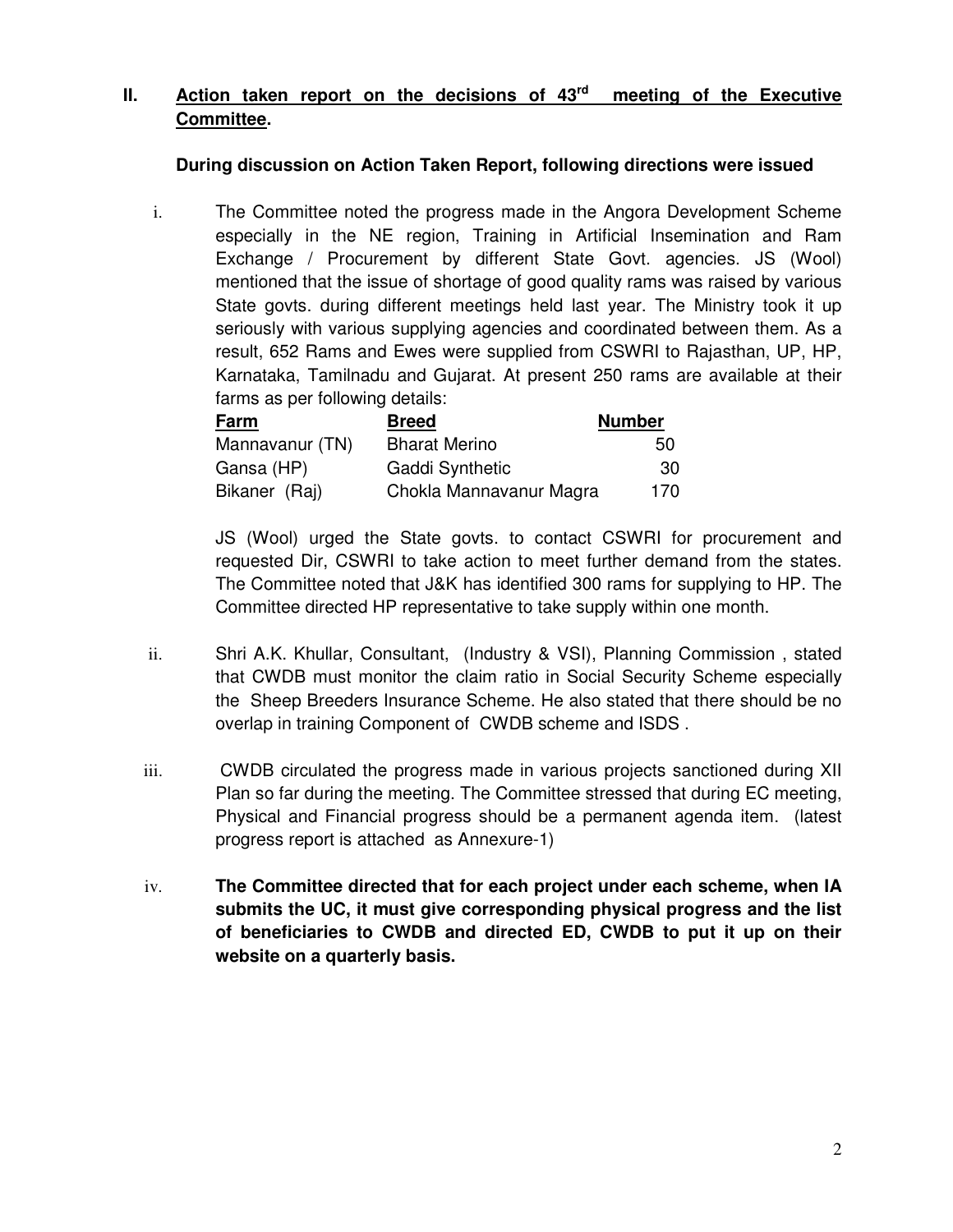#### **III. Discussion and approval of pending project proposals as recommended by 24th , 25th & 26th meetings of the Project Committee of the Board held on 2nd, 20th & 23rd May, 2014, respectively.**

The Executive Committee after discussion took following project wise decision.

# **I. Name of Scheme: Sheep & Wool Improvement Scheme (SWIS)**

# **A. Agency : Karnataka Sheep & Wool Development Corp. Ltd.,**

ED, CWDB stated that the present project proposal is for project area of Muddebihal taluk of Bijapur,, Molakalmur taluka of Chitradurgu Chikkaballapur taluk of Chikkaballapur districts while ongoing project sanctioned earlier was for Ranebennur & Hangal area of Haveri district. And there is no overlapping in area to be covered in both the proposals After detailed discussion Executive Committee approved following components.

| Project         | <b>Recommendation of Executive Committee</b>                            |
|-----------------|-------------------------------------------------------------------------|
| Physical unit   |                                                                         |
| Total 1.50 lakh |                                                                         |
| sheep           | 1-Health care @ Rs.18/sheep / year- Rs.18 X 1.50 lakh sheep =           |
| $\sqrt{3}$      | projects   Rs.27.00 lakhs for FY2014-15 and Rs.27.00 lakh for FY2015-16 |
| each of 0.50    |                                                                         |
| lakh sheep)     | 2-Purchase of 250 Rams- Rs.12.50 lakh                                   |
|                 |                                                                         |

# B. **Uttarakhand Sheep & Wool Development Board, Dehradun**:

ED, CWDB informed that present project is for Chamoli, Pauri, Pithoragarh, Bageshwar, Tehri-Garhwal and Dehradun district of the state while on going project sanctioned earlier is for Uttarakashi & Rudraprayg district. And there is no overlapping in area to be covered in both the proposals. After detailed discussion Executive Committee approved following components.

| Total      | Project  | Recommendation of Executive Committee                               |
|------------|----------|---------------------------------------------------------------------|
| project    | Physical |                                                                     |
| cost<br>as | unit     |                                                                     |
| per        |          |                                                                     |
| proposal   |          |                                                                     |
| Rs.        | 1.50     | 1. Health care $@$ Rs. 18/sheep / year- Rs. 18 X 1.50 lakh          |
| 136.40     | lakh     | sheep = $Rs.27.00$ lakhs for FY 2014-15                             |
| lakh for 3 | sheep    |                                                                     |
| years      |          | 2. Strengthening of breeding Farm at Bagheshwar<br>at               |
|            |          | cost of Rs. 20 Lakhs.                                               |
|            |          |                                                                     |
|            |          | 250<br>$5,000/-$<br><b>Breed</b><br>З.<br>Rs.<br>@<br>under<br>rams |
|            |          | Improvement and total financial assistance of Rs. 12.50             |
|            |          | Lakhs                                                               |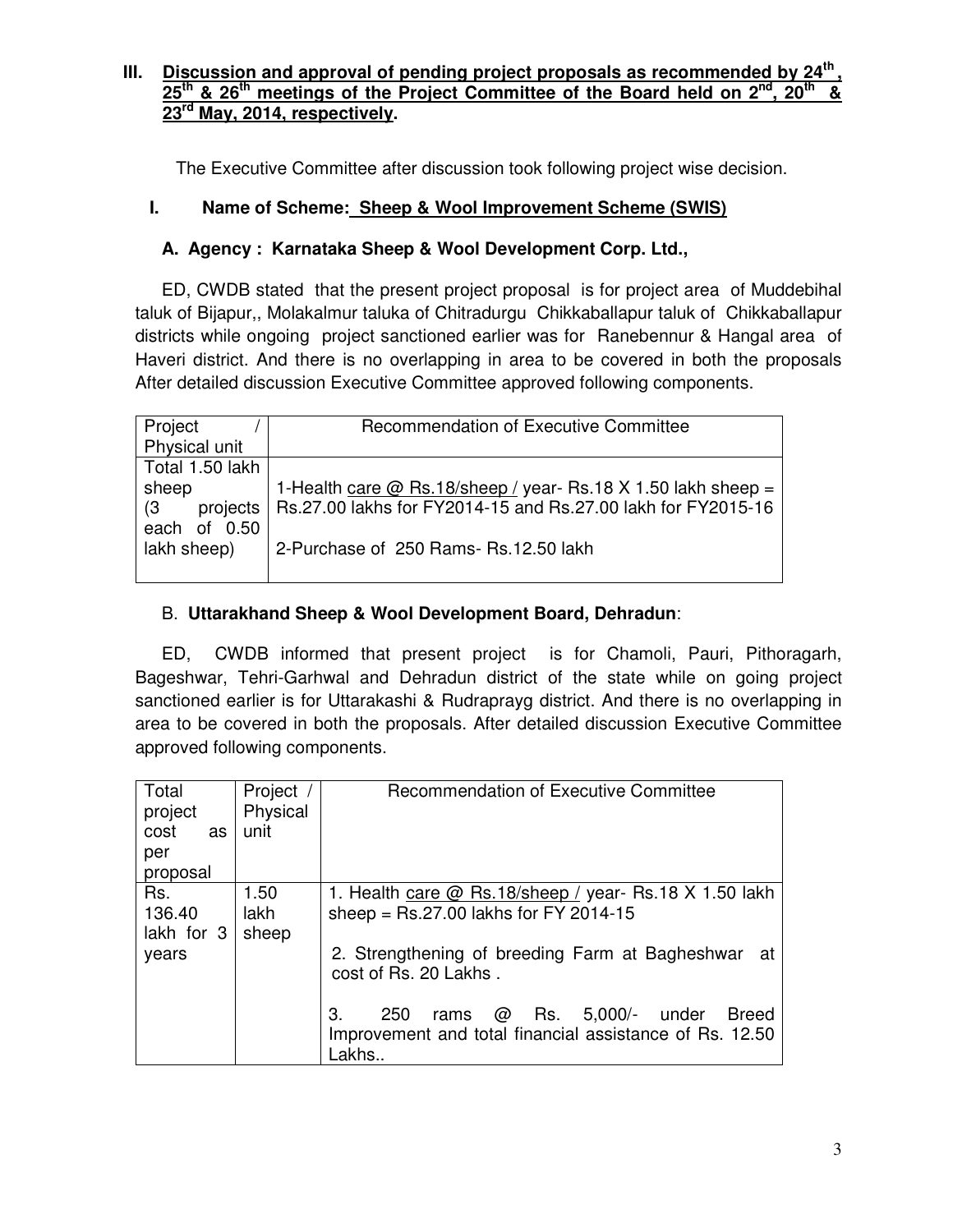# **C. H.P. State Wool Procurement & Mkt. Fed., Shimla**

|                        | Total project   Project / Physical | <b>Recommendation of Executive</b>                            |
|------------------------|------------------------------------|---------------------------------------------------------------|
| cost                   |                                    | Committee                                                     |
| Rs 25 lakhs   Purchase |                                    | and   Approved Procurement of 500 stud rams                   |
| $\omega$               |                                    | Rs. distribution of stud under SWIS project with financial    |
|                        |                                    | 5,000/- ram.   rams under Breed   assistance of Rs. 25 Lakhs. |
|                        | Improvement                        |                                                               |

### **D. Rajasthan Livestock Development Board, Jaipur**

ED, CWDB informed that under the project the IA has included some components like repair of Quarters for staffs for Rs. 5 lakh which cannot be sanctioned under the scheme and PC has considered the proposal of Rs. (37.50-5) i.e. Rs. 32.50 lakh and recommended it with a costing of Rs. 20 lakh.

| Project<br>cost       | Project / Physical                                                  | Recommendation of Executive Committee                                                                                                                                                                                                                                                                                                                                                                                        |
|-----------------------|---------------------------------------------------------------------|------------------------------------------------------------------------------------------------------------------------------------------------------------------------------------------------------------------------------------------------------------------------------------------------------------------------------------------------------------------------------------------------------------------------------|
| as<br>per             | unit                                                                |                                                                                                                                                                                                                                                                                                                                                                                                                              |
| proposal              |                                                                     |                                                                                                                                                                                                                                                                                                                                                                                                                              |
| Rs.<br>37.50<br>lakhs | Strengthening of<br>Sheep  <br>one<br>Breeding Farm at<br>Fathepur. | EC approved the proposal for Rs. 20 Lakhs<br>in principle with the condition that RLDB will<br>submit a fresh proposal indicating the<br>components it proposes to cover under Rs.<br>20 lakh and before issuing sanction order,<br>the Project Committee of CWDB shall<br>examine and approve<br>detailed<br>component wise revised DPR within<br>financial limit of Rs. 20 Lakhs and inform<br>the EC in the next meeting. |

### **II. Name of Scheme :Angora Wool Development Scheme**

#### **i. Deptt. of Animal Husbandry & Veterinary, Govt. of Nagaland**

| Name of Scheme            | Total project cost        | Recommendation<br>οf        |
|---------------------------|---------------------------|-----------------------------|
|                           |                           | <b>Executive Committee</b>  |
|                           |                           |                             |
| Wool<br>Angora            | Demanded<br>Rs.<br>19.37  | The matter be put up in     |
| <b>Development Scheme</b> | lakhs for Mini farm under | next EC meeting along with  |
|                           | Wool<br>Angora            | action plan after assessing |
|                           | <b>Development Scheme</b> | preparedness of the state   |
| Wool<br>Angora            | Rs. 27.446 lakh (GPC      | govt. for implementing the  |
| <b>Development Scheme</b> | 4.906 + 10.00 lakh for    | same.                       |
|                           | machine & 12.54 lakh for  |                             |
|                           | Training)                 |                             |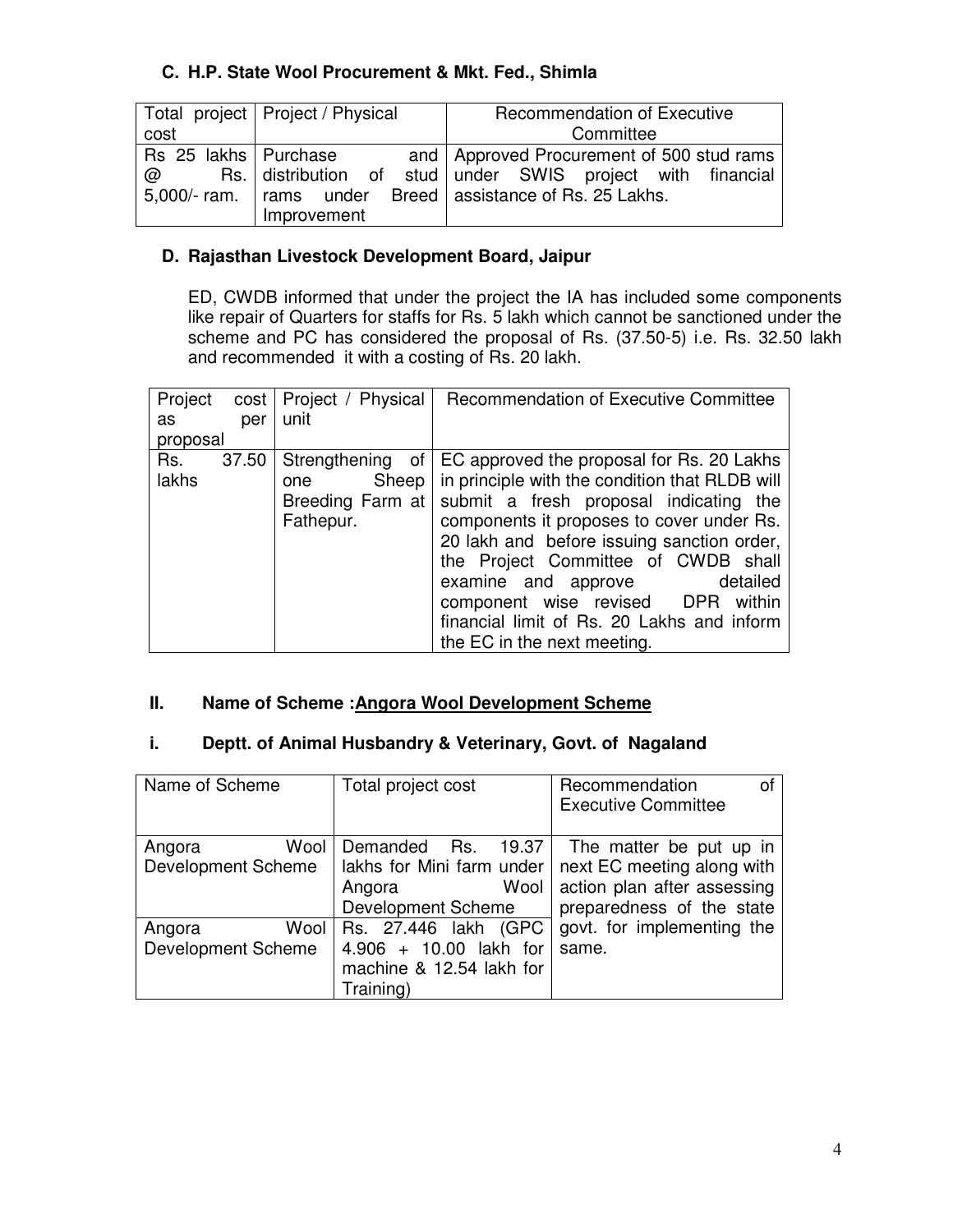# **III. Name of Scheme: HRD & Promotional Activities under IWIDP**

| Total<br>project<br>cost                    | Project<br>Physical unit                             | Recommendation of Executive Committee                                                                                                                                                                                                                                                                                                                                                                                    |
|---------------------------------------------|------------------------------------------------------|--------------------------------------------------------------------------------------------------------------------------------------------------------------------------------------------------------------------------------------------------------------------------------------------------------------------------------------------------------------------------------------------------------------------------|
| Rs. 4.0 Lakh  <br>40<br>to train<br>persons | 4 Short term<br>Training<br>in<br>- Al<br>technique. | Approved by Executive Committee.<br>The<br>  Committee advised that all Veterinary Doctors<br>and at least 50 Progressive sheep breeders/<br>farmers from each State should be trained in<br>Al technique at CSWRI or in field where<br>scientists of CSWRI will impart the training to<br>Resource Persons in coordination with trained<br>Veterinary officers. EC directed ED, CWDB to<br>prepare the proposal for EC. |

# **i. Central Sheep and Wool Research Institute, Avikanagar**.

#### **ii. CWDB - Procurement of OFDA and Gloss meter (Luster Meter)for Wool Testing Lab at Bikaner & Kullu. i.**

| Total                    | project   Project / Physical unit      | Recommendation of Executive                                                  |
|--------------------------|----------------------------------------|------------------------------------------------------------------------------|
| cost                     | proposed                               | Committee                                                                    |
|                          |                                        | Rs. 260 lakhs   Optical Fibre Diameter   EC directed that proposal be put up |
|                          | for two labs of   Analyzer (OFDA)-4000 | only after ascertaining availability of                                      |
| CWDB                     | at and Gloss meter                     | funds.                                                                       |
| Bikaner & (Luster Meter) |                                        |                                                                              |
| Kullu (Rs. 130           |                                        |                                                                              |
| lakhs for each           |                                        |                                                                              |
| lab i                    |                                        |                                                                              |

# **iii.) Rajasthan Livestock Development Board, Jaipur**

| $cost$ as per unit proposed<br>proposal | Total project   Project / Physical           | Recommendation of Executive Committee                                                                                                     |
|-----------------------------------------|----------------------------------------------|-------------------------------------------------------------------------------------------------------------------------------------------|
| Rs. 60,000/-                            | Training<br>programme<br>Sheep<br>management | EC directed that revised plan indicating<br>for   training contents, trainees and trainers may<br>rearing   be submitted by RLDB to CWDB. |

# **iv.) Sher-e-Kashmir University of Agriculture Science & Technology of Kashmir (SKUAST-K), Srinagar**

| Total project   Project    |          | Recommendation of Executive Committee                       |
|----------------------------|----------|-------------------------------------------------------------|
| cost as per Physical       |          |                                                             |
| proposal                   | unit     |                                                             |
|                            | proposed |                                                             |
| Contribution               |          | To sponsor Executive Committee observed that seminar<br>mav |
| of Rs. 6 lakhs $\parallel$ |          | days   be organized at some central location like Delhi or  |
|                            |          | Seminar in Jaipur. A detailed Expenditure Plan may also be  |
|                            | month    | of submitted by SKUAST along with structure of the          |
|                            |          | Nov., 2014. Seminar, name of speakers, participants etc.    |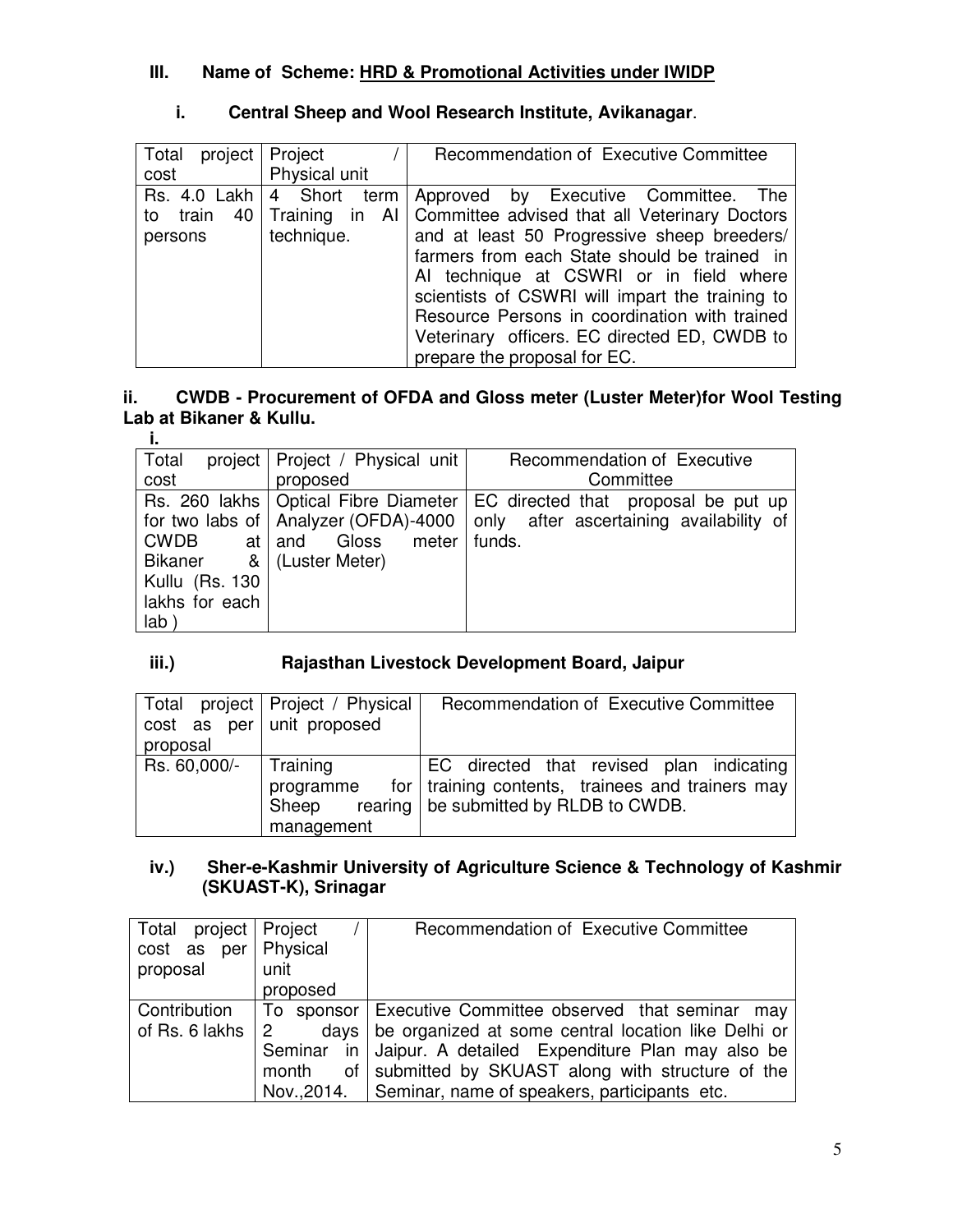# **IV. Name of the Scheme : Quality Processing of Wool (CFC)**

# **i**. **H.P. State Wool Procurement & Mkt. Fed. Ltd., Shimla**

|                 | Total project cost   Project / Physical unit          | Recommendation of          |
|-----------------|-------------------------------------------------------|----------------------------|
| as per proposal |                                                       | <b>Executive Committee</b> |
| Rs. 50 lakhs    | 10 Sheep Shearing Machines   EC approved the proposal |                            |
|                 | with accessories.                                     |                            |

# **ii. Gujarat Sheep & Wool Development Corp. Ltd., Gandhinagar**

| Total        | project   Project / Physical unit                                          | Recommendation of Executive |
|--------------|----------------------------------------------------------------------------|-----------------------------|
| cost         |                                                                            | Committee                   |
| Rs. 15 lakhs | 10 Sheep Shearing Machines   EC approved the proposal<br>with accessories. |                             |

# **iii. Animal Husbandry Deptt., Govt. of U.P., Lucknow**

| cost as per<br>proposal | Total project   Project / Physical unit                                   | Recommendation of Executive<br>Committee |
|-------------------------|---------------------------------------------------------------------------|------------------------------------------|
| Rs. 50 lakhs            | 2 Sheep Shearing Machines   EC approved the proposal<br>with accessories. |                                          |

# **iv. Rajasthan Livestock Development Board, (RLDB) Jaipur**

| Total<br>cost as<br>per<br>proposal | project   Project / Physical unit                      | Recommendation of Executive<br>Committee |
|-------------------------------------|--------------------------------------------------------|------------------------------------------|
| Rs. 10 lakhs                        | 2 Shearing Machines with<br>accessories & 2 generators | EC approved the proposal                 |

 Additional Project Proposal recommended by Special Project Committee Meeting held on 23/05/2014 at Delhi were also put up in the meeting for consideration by Executive **Committee** 

# I. IA: **Uttarakhand Sheep & Wool Development Board, Dehradun**

.

| cost as<br>per<br>proposal | Total project   Project / Physical unit                                      | Recommendation of Executive<br>Committee            |
|----------------------------|------------------------------------------------------------------------------|-----------------------------------------------------|
| Rs. 20 Lakhs               | Strengthening of Sheep<br>Breeding Farm at Pangu<br>(Pithoragarh) under SWIS | <b>Executive Committee approved</b><br>the proposal |

# II. IA: **Central Sheep and Wool Research Institute, Avikanagar**.

| cost as per<br>proposal | Total project   Project / Physical unit | Recommendation of Executive<br>Committee                                                                           |
|-------------------------|-----------------------------------------|--------------------------------------------------------------------------------------------------------------------|
| Rs. 4 Lakhs             |                                         | For holding sheep farmers Executive Committee approved<br>Mela in CSWRI, Avikanagar the proposal and stated that a |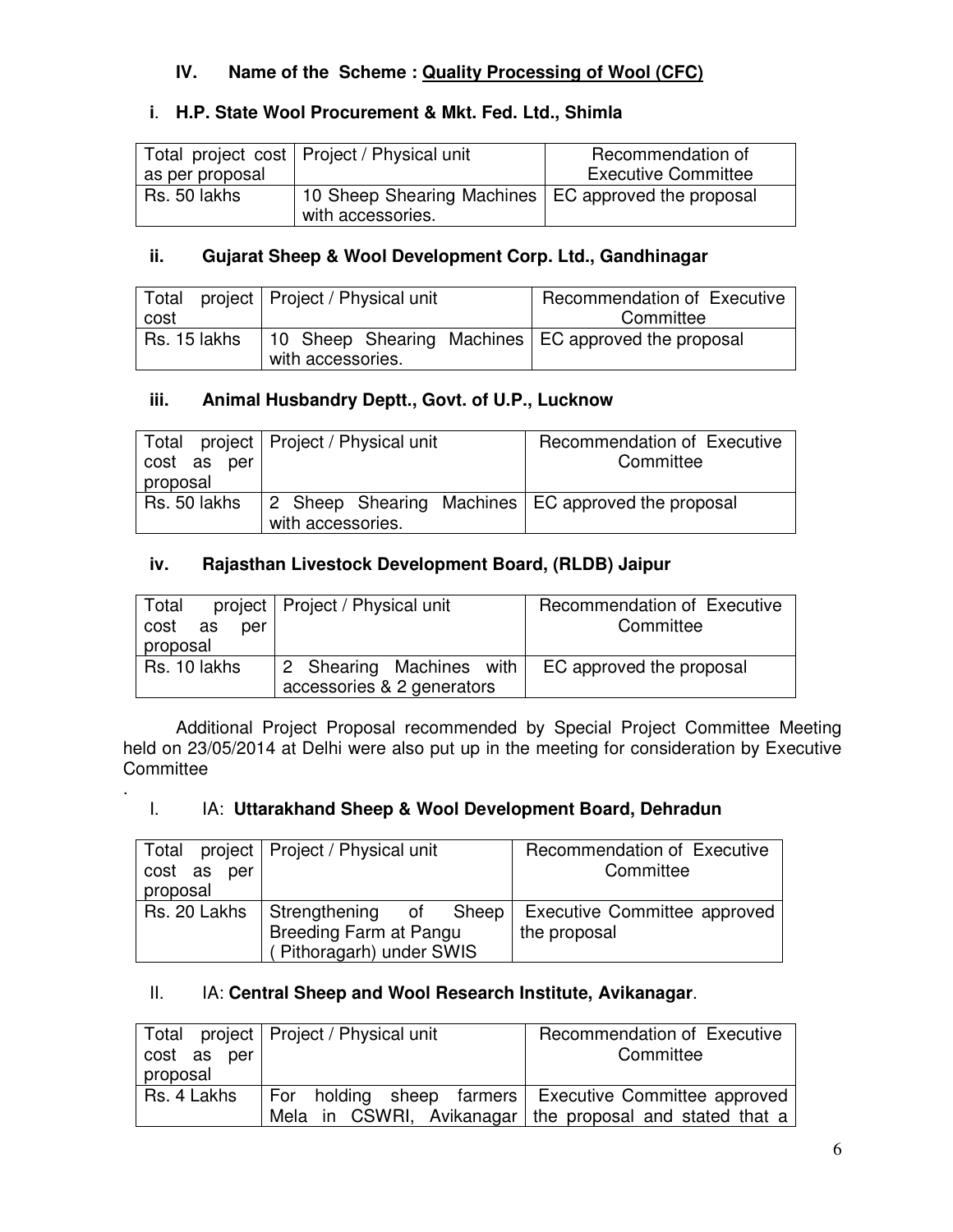| activity scheme of IWIDP. | under HRD & Promotional DPR is to be submitted by<br>CSWRI to CWDB indicating no.<br>of participants (expected) state<br>wise, stalls to be put<br>up,<br>activities to be held and other<br>details. This may be seen by<br>EC by circulation before the<br>event. CSWRI was directed to<br>present the Impact report before |
|---------------------------|-------------------------------------------------------------------------------------------------------------------------------------------------------------------------------------------------------------------------------------------------------------------------------------------------------------------------------|
|                           | the EC in the next meeting.                                                                                                                                                                                                                                                                                                   |

#### **Agenda Item no. IV**

#### **Other Items with the permission of the Chair:**

#### A. **Procurement of Sheep Shearing Machines**

 Some of the State Govts raised the problem in tendering for sheep shearing machine. Executive Committee was of the opinion that a consolidated tender by CWDB will not only save the time but may also bring reasonable rate for the machine and its spares. The EC after detailed discussion decided as under.

- i. **A Shearing Machine Committee** is Constituted for the purpose consisting of ED, CWDB, Dir. CSWRI, Dir./Dy. Secy. (IFW)/ MOT, and representatives from state govt. of HP and Rajasthan.
	- Three Members shall make the quorum, however presence of Dir./Dy. Secy. (IFW)/ MOT is mandatory.
	- The Committee will finalize the specifications of the shearing machine (after reconciling the request proposals of State govts,), maintenance issues, time frame and other terms and conditions of the tender including AMC.
	- The Committee will decide the rates for Shearing machines along with spares and also the agency which will be informed to the State Govt.
	- CWDB will place order with the agency to supply, specifying the number of machines to be supplied to each State.
	- Once the rate is decided, State Govt. will procure the Machines from the selected agency and make the payment to the concerned agency directly. State govt. will be responsible for maintenance of machines and CWDB will have no further role to play.

EC directed that a formal O.M to this effect be issued by Ministry.

- ii. Those State Govts. who have already started the tendering process for sheep shearing machine may procure those machines on their own.
- iii. Other interested State govts. will send their demand for sheep shearing machines along with spares to CWDB by  $30<sup>th</sup>$  June.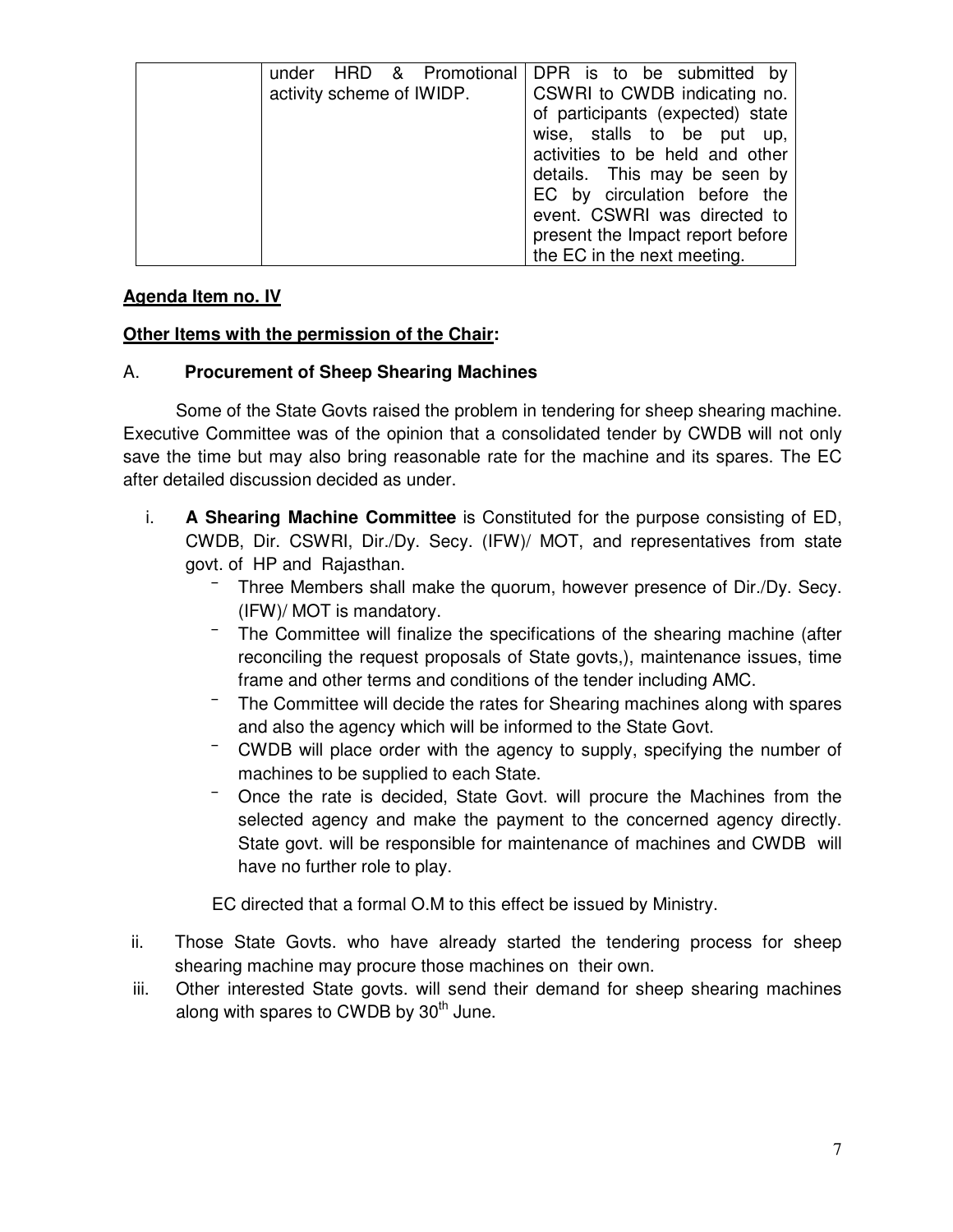iv. The Committee will prepare the tender specification immediately, ED, CWDB to prepare proposal for the Committee and send to members within a fortnight, following which Committee meeting be held in Ist week of July to finalise tender conditions. Then ED, CWDB will float the tender for the same by  $15<sup>th</sup>$  July.

# B. **General Directions:**

# 1. **Overhead expenses under all schemes**:

States were advised to submit specific proposals for sanction against 'Overhead Expenses' which may include transportation cost of rams, mobile vans for health care and other misc. expenses. Further, the Committee directed that for projects which have already been sanctioned, overhead expenses will be admissible only against actual expenditure and UC must be submitted by State Govt./Agencies showing actual expenditure against each activity accordingly. This shall not exceed the limit provided in the scheme, in any case.

2. Basic Training in Sheep Husbandry Management not to be taken up on large scale in traditional sheep breeding areas where farmers are already aware of sheep rearing practices. Preference will be given for training and capacity building in Artificial Insemination, Woolen Product Design Development and Diversification and dissemination of New Technologies development by CSWRI and WRA . CWDB was directed to prepare proposals under HRD as above for consideration by EC.

 3. LAHDC, Leh and Kargil were directed to send specific proposals for training under Pashmina Wool Development Scheme under Training Programme/Breeder Orientation Camp / Health Camps component of the scheme for consideration of EC before starting any such programme in field in 204-15.

4. Committee directed that under Namada Designing training programme being conducted by CSWRI, next training must be conducted on site instead of CSWRI campus and designers may be associated in the programme to develop latest designs and help in product development/diversification.

5. Some of the state govt. officials stated that it is difficult to get good quality breedable ram within the financial limit of Rs. 5000 /-. It was clarified that additional sanctions may not be possible in XII Plan, State govts can explore beneficiary contribution.

6. DSHO Kargil stated that it is difficult to construct Goat pen within the financial limit of Rs. 15,000. It was clarified that additional sanctions may not be possible in XII Plan, State govts can explore beneficiary contribution.

7. ED, CWDB informed the committee that to ensure remunerative prices to Pashmina goat rearers in Ladakh region, the Ministry of Textiles has constituted a Committee comprising the members as ED, CWDB, DC, Leh and Dy. Secretary (Wool), MOT to suggest a mechanism so that Pashmina Goat rearers get better price for their wool. EC directed that the Committee must submit its report at the earliest.

8. Committee directed WRA to submit a proposal for dissemination of the Outcome of different R&D Projects completed by it to Woollen Industry and various stakeholders for capacity building.